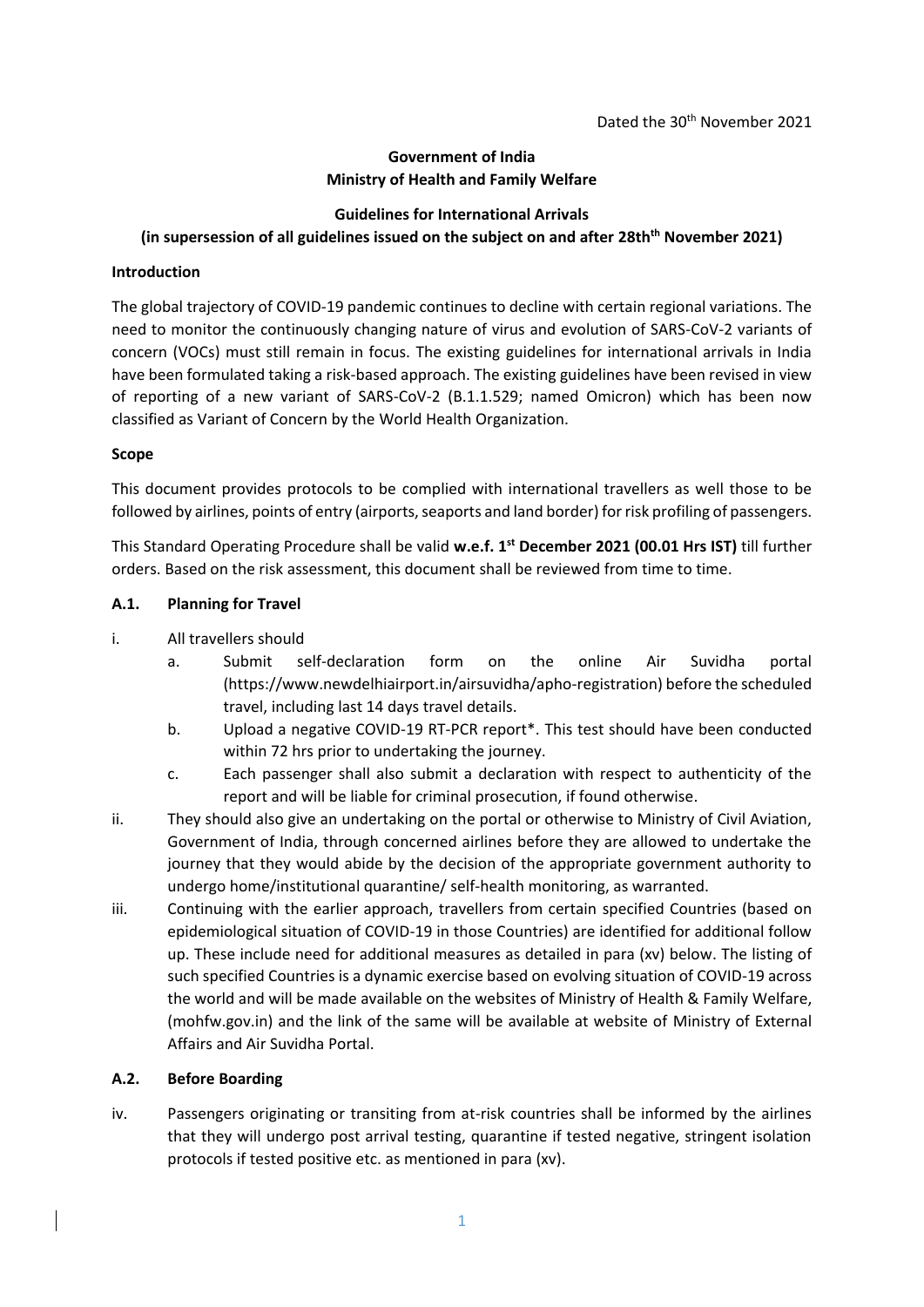- v. Do's and Don'ts shall be provided along with ticket to the travellers by the airlines/agencies concerned.
- vi. Airlines to allow boarding by only those passengers who have filled in the Self Declaration Form on the Air Suvidha portal, uploaded the negative RT-PCR test report.
- vii. At the time of boarding the flight, only asymptomatic travellers will be allowed to board after thermal screening.
- viii. All passengers shall be advised to download Aarogya Setu app on their mobile devices.

### **A.3. During Travel**

- ix. In-flight announcement about COVID-19 including precautionary measures to be followed shall be made at airports and in flights and during transit.
- x. During in-flight crew shall ensure that COVID appropriate behaviour is followed at all times.
- xi. If any passenger reports symptoms of COVID-19 during flight, he/she shall be isolated as per protocol.

### **A.4. On arrival**

- xii. De-boarding should be done ensuring physical distancing.
- xiii. Thermal screening would be carried out in respect of all the passengers by the health officials present at the airport. The self-declaration form filled online shall be shown to the airport health staff.
- xiv. The passengers found to be symptomatic during screening shall be immediately isolated and taken to medical facility as per health protocol. If tested positive, their contacts shall be identified and managed as per laid down protocol<sup>#</sup>.
- xv. Travellers from specified Countries at risk [as mentioned in para (iii) above] will follow the protocol as detailed below:
	- Submission of sample for post-arrival COVID-19 test\* at the point of arrival (self-paid). Such travellers will be required to wait for their test results at the arrival airport before leaving or taking a connecting flight.
	- If tested negative they will follow, home quarantine for 7 days. Re-test on the 8th day of arrival in India\* and if negative, further self-monitor of their health for next 7 days.
	- However, if such travellers are tested positive, their samples should be sent for genomic testing at INSACOG laboratory network.
	- They shall be managed at separate isolation facility and treated as per laid down standard protocol including contact tracing mentioned in para (xiv).
	- The contacts of such positive case should be kept under institutional quarantine or at home quarantine monitored strictly by the concerned State Government as per laid down protocol.
- xvi. Travellers from Countries excluding those Countries at risk, will be allowed to leave the airport and shall self-monitor their health for 14 days' post arrival. A sub-section (2% of the total flight passengers) shall undergo post-arrival testing at random at the airport on arrival.
	- a. The 2% of such travellers in each flight shall be identified by the concerned airlines (preferably from different countries).
	- b. Such travellers shall be escorted by the concerned airlines/MoCA to testing area on arrival.
	- c. The cost of testing of such travellers shall be borne by the travellers identified for random testing themselves.